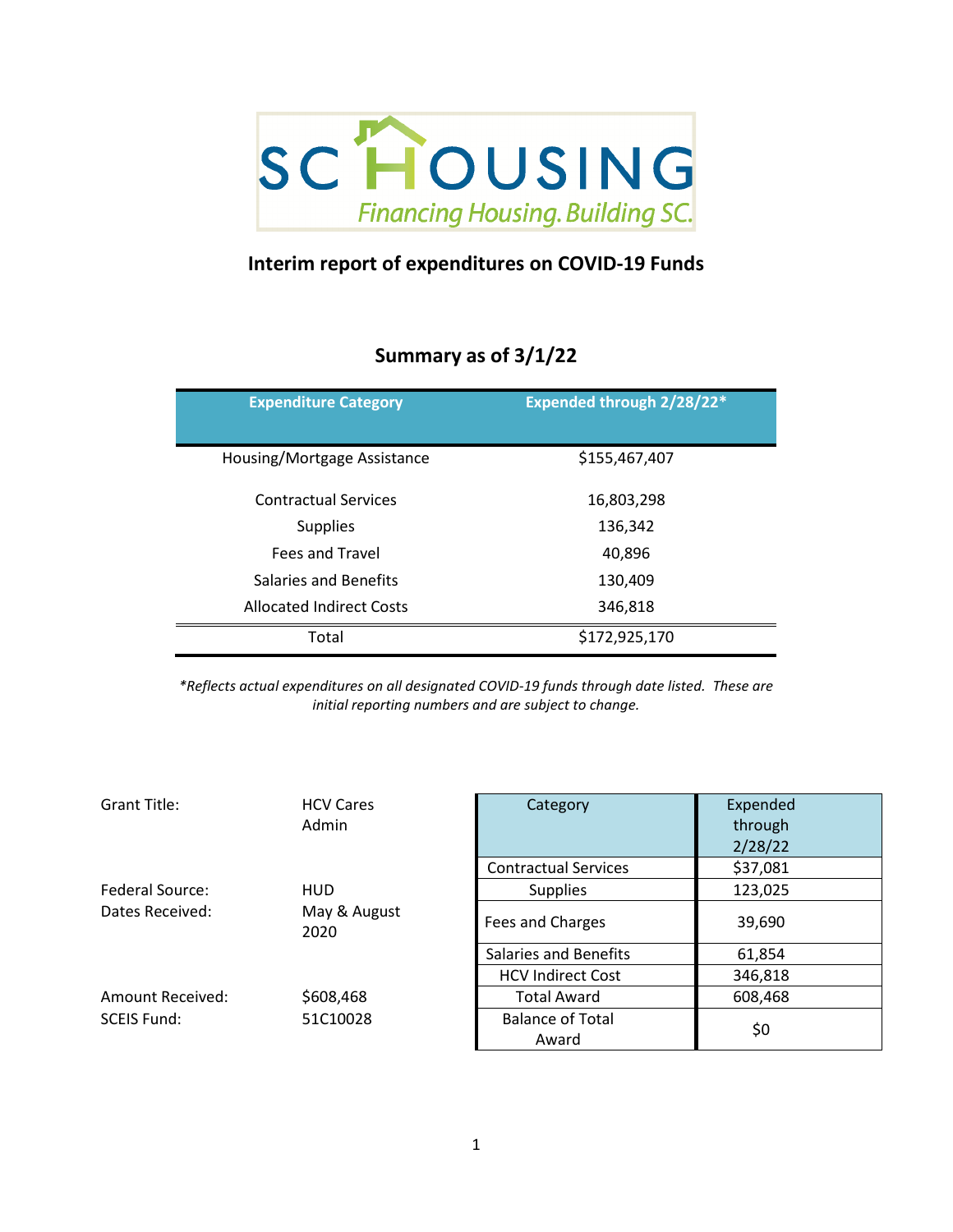Purpose: Pursuant to the Coronavirus Aid, Relief, and Economic Security Act (CARES Act), HUD awarded administrative fees to prevent, prepare for, and respond to coronavirus. This is to allow public housing agencies to maintain normal operations and take other necessary actions during the period the HCV programs is impacted by the virus.

| Grant Title:       | Mainstream 5    | Category                  | Expended  |
|--------------------|-----------------|---------------------------|-----------|
|                    |                 |                           | through   |
|                    |                 |                           | 2/28/22   |
| Federal Source:    | <b>HUD</b>      | <b>Housing Assistance</b> | \$66,142  |
| Dates Received:    | Monthly         |                           |           |
|                    | March - May,    |                           |           |
|                    | Nov 2021 - Feb, |                           |           |
|                    | 2022            |                           |           |
|                    |                 | <b>Total Award</b>        | 507,600   |
| Amount Received:   | \$133,845       |                           |           |
| <b>SCEIS Fund:</b> | 51C10028        | <b>Balance of Total</b>   |           |
|                    |                 | Award                     | \$441,458 |

Purpose: Pursuant to the CARES Act, HUD allocated unobligated Mainstream Program funding for incremental tenant-based rental assistance for public housing authorities who were previously awarded funding allocations in the 2017 and 2019 Mainstream Voucher Program competitions. This additional funding will enable PHA's to respond to coronavirus.

| Grant Title:            | SC Stay Plus      | Category                     | Expended through |
|-------------------------|-------------------|------------------------------|------------------|
|                         |                   |                              | 2/28/22          |
| Federal Source:         | U.S. Treasury     | <b>Housing Assistance</b>    | \$148,106,371    |
|                         |                   | <b>Contractual Services</b>  | 15,738,849       |
|                         |                   | <b>Supplies</b>              | 13,318           |
| Date Received:          | <b>April 2021</b> | <b>Salaries and Benefits</b> | 53,396           |
|                         |                   |                              |                  |
| <b>Amount Received:</b> | \$271,774,744*    | Net Total Award*             | 239,774,744      |
|                         |                   | <b>Balance of Total</b>      | \$75,862,811     |
| SCEIS Fund:             | 51C60000          | Award                        |                  |

\*Per instructions from the US Treasury, \$32M of Emergency Rental Assistance has been reallocated to Richland and Charleston counties for distribution in those respective counties, which had spent the funds previously allocated to them.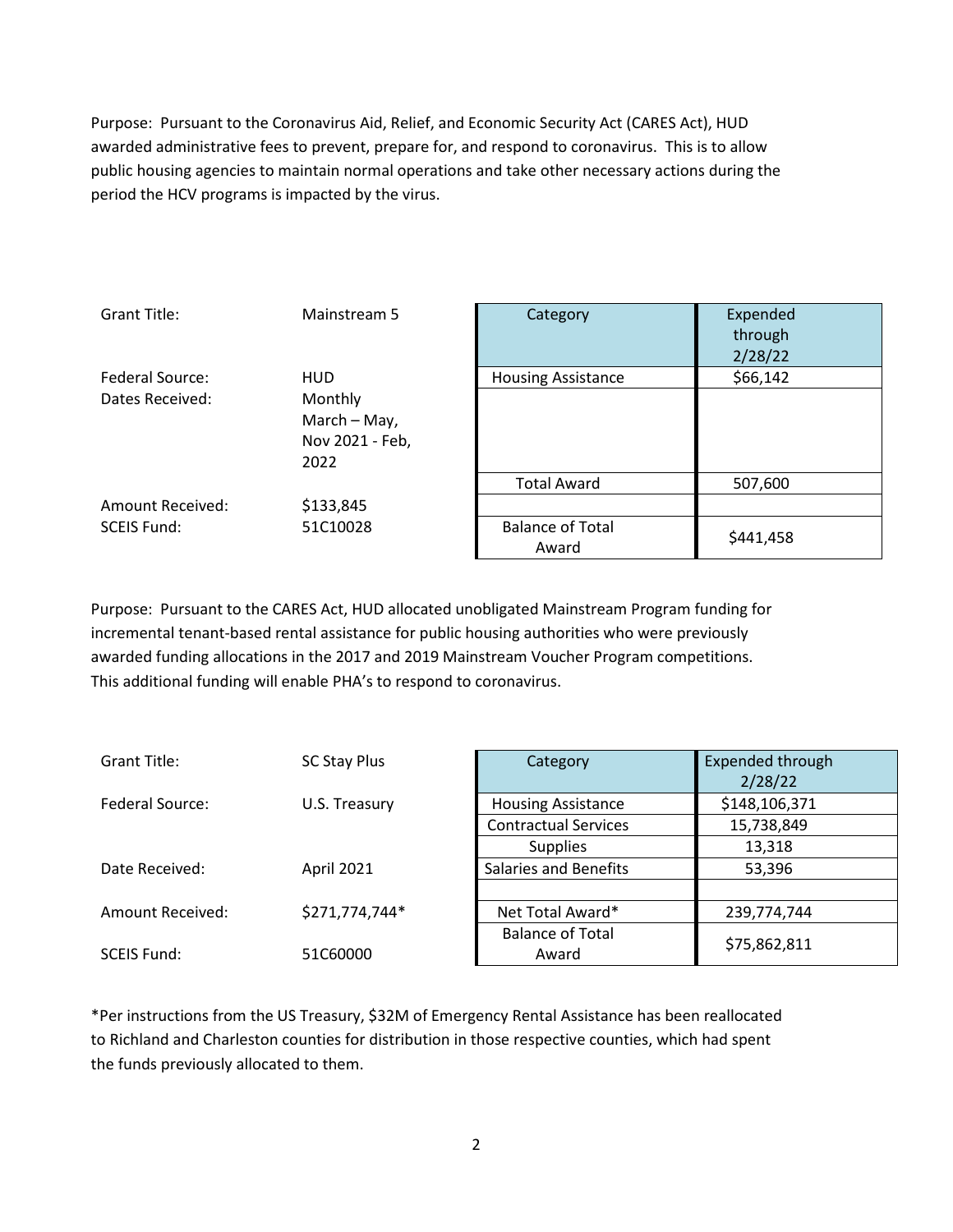Purpose: Pursuant to the Consolidated Appropriations Act of 2020, U.S. Treasury allocated Emergency Rental Assistance program 1 funding to assist households that are unable to pay rent or utilities, or experienced other financial hardship due, directly or indirectly, to the COVID-19 outbreak. The U.S. Treasury allocated funds to the highest-need areas, where job loss and high market costs have made it especially difficult for low-income renters.

| Grant Title:       | SC Stay Plus 2 | Category                         | Expended<br>through<br>2/28/22 |
|--------------------|----------------|----------------------------------|--------------------------------|
| Federal Source:    | U.S. Treasury  | <b>Housing Assistance</b>        | \$2,173,958                    |
| Date Received:     | 40 % Received  |                                  |                                |
|                    | May 2021       |                                  |                                |
|                    |                | <b>Total Award</b>               | 231,969,208                    |
| Amount Received:   | \$92,787,683   |                                  |                                |
| <b>SCEIS Fund:</b> | 51C70011       | <b>Balance of Total</b><br>Award | \$229,795,250                  |

Purpose: Pursuant to the American Rescue Plan Act of 2021, U.S. Treasury allocated Emergency Rental Assistance 2 (ERA 2) funding, also to assist households that are unable to pay rent or utilities, who has qualified for unemployment benefits or experienced a reduction in household income, incurred significant costs, or experienced other financial hardship during or due, directly or indirectly, to the coronavirus pandemic.

| Grant Title:       | <b>SC HELP Plus</b> | Category                    | Expended through |
|--------------------|---------------------|-----------------------------|------------------|
|                    |                     |                             | 2/28/22          |
| Federal Source:    | U.S. Treasury       | Mortgage Assistance         | \$5,017,690      |
| Date Received:     | 10% Received        |                             |                  |
|                    | May 2021            | <b>Contractual Services</b> | 1,021,079        |
|                    |                     | <b>Total Award</b>          | 144,650,807      |
| Amount Received:   | \$14,465,081        |                             |                  |
| <b>SCEIS Fund:</b> | 51C70012            | <b>Balance of Total</b>     | \$138,612,038    |
|                    |                     | Award                       |                  |

Purpose: Pursuant to the American Rescue Plan Act of 2021, U.S. Treasury allocated Homeowners Assistance Fund (HAF) funds to mitigate financial hardships associated with the coronavirus pandemic by providing funds to eligible entities for the purpose of preventing homeowner mortgage delinquencies, defaults, foreclosures, loss of utilities or home energy services, and displacements of home owners experiencing financial hardship.